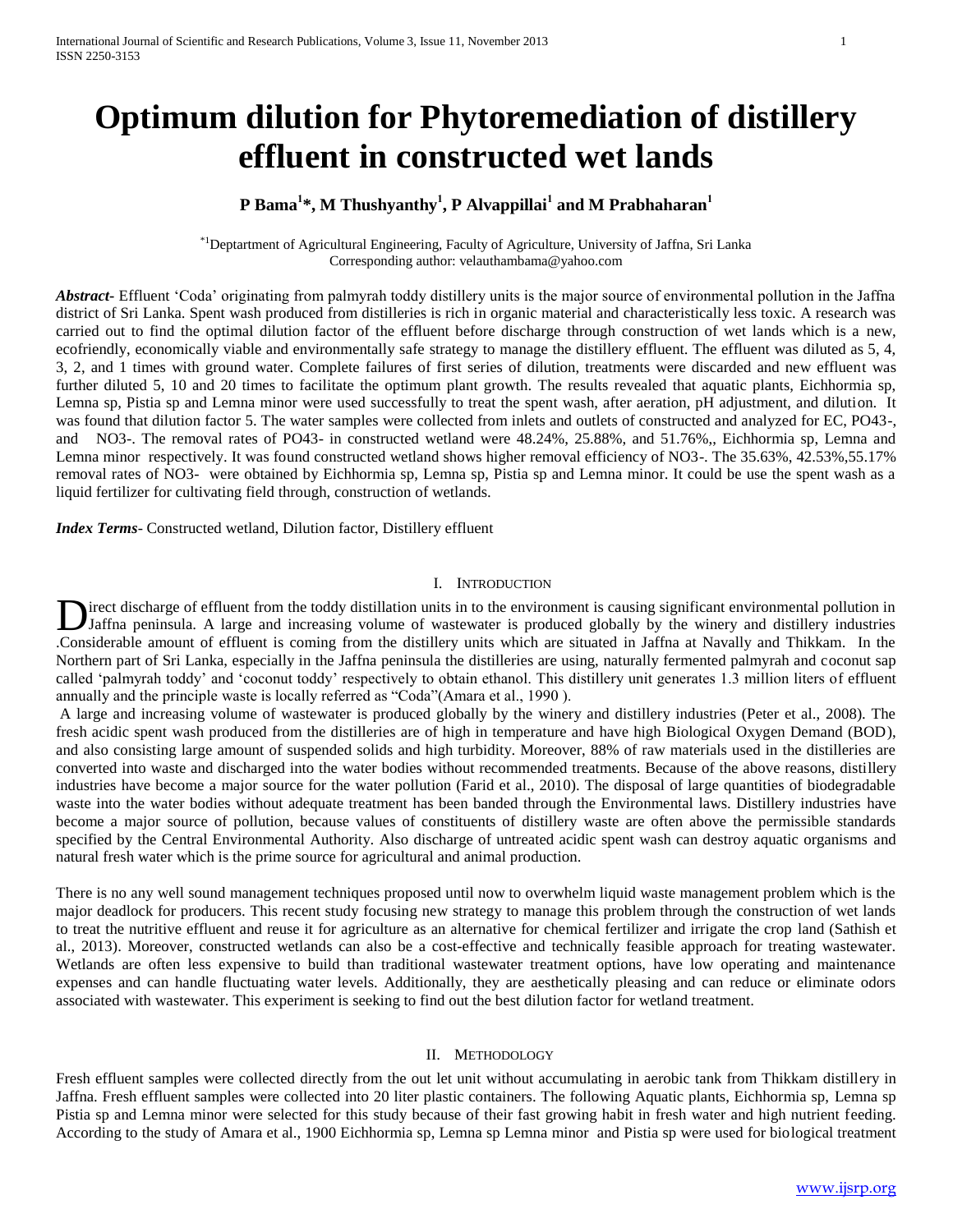of distillery waste and stated that these plants were well survived to grow in effluent. Important chemical properties such as pH, dissolved oxygen, EC and TSS of fresh effluent were measured to identify the problematic parameter and to determine the dilution factor.

The fabricated lab scale wet land was kept above the smooth cemented place. The effluent was allowed for the sedimentation in the sediment tank for one day. After that effluent was collected from the upper region of the sediment tank. Then it was aerated by using air compressor for one hour. Again effluent was adjusted to the pH 6 by using CaCO<sub>3</sub>. Finally it was diluted with groundwater. Selected aquatic plants were placed into the wet land. At the same time control was maintained as treated effluent and fresh effluent was kept as without plant to get the effect of plant. Samples from inlet and outlet of the artificial wetland were collected on two days interval for one week and analyzed in replicates for pH,  $\overline{PO_4}^3$ , NO<sub>3</sub> and EC using standard methods.

#### III. RESULTS AND DISCUSSION

The pH value of the fresh spent wash was an acidic nature varying from 3.2 to 3.4. Dissolved oxygen value of spent wash was less than 1. EC values of the effluent was ranged from 1.08 - 4.02 mS/cm. Complete death of aquatic plants were observed in the dilution factor of 5, 4, 3, 2, and 1 times with groundwater due to the lower pH and dissolved oxygen value. In the series of dilution, plants were survived in dilution factor of 20, because of effluent was adjusted the pH of 7 by adding water. But 20 L of groundwater was used to dilute one 1L effluent. This dilution factor is not economical one in large industrial scale.

Further the facts were used to improve the pH and increase the DO level. Even though effluent was aerated by using air compressor for one hour, the system remains in an anaerobic condition with the DO level of less than one. The pH value of the effluent was adjusted to 6 by adding CaCO3 to the effluent. CaCO3 was selected for neutralizing the effluent because of it is more effective and low cost than KOH or NaOH. Then this effluent was diluted with groundwater in 1, 2, 5, and 10 times. Aquatic plants were survived in 5 times of dilution with water. Finally optimal dilution factor was taken as 5. But it could be further reduced to 4 times in large scale treatment. Even further it could be reduced in contracted wetland while flowing.



PO43- Removal ■ NO3- Removal

Figure 01: Removal efficiency of effluent after two days for PO43- and NO3-

Figure 01 shows the removal efficiency of the effluent with various type of plant. It was found that, Lemna minor shows higher removal efficiency compared to others. The removal rates of PO43- in constructed wetland were 2.35%, 48.24%, 25.88%, and 51.76%, respectively for control, Eichhormia sp, Lemna and Lemna minor. It was observed Eichhormia sp, Lemna and Lemna minor produced the greatest reduction in NO3-. The highly removal rate of NO3- was found in Lemna minor which was removed 55.17% of NO3- within two days. In this dilution the highest reduction of PO43- and NO3- would be achieved by Lemna minor. This experimental study, the dilution factor 5 which was gave good results. Dilution factor which is not harmful because, particular amount of water come from outlet of distillery as waste. Yala rain water harvesting is also possible in the peak season of distillation. Extensive usage of chemical fertilizers contributes largely to soil degradation. This safe strategy utilizes the distillery effluent for producing valuable liquid fertilizer that reduces environmental hazards.

#### **REFERENCES**

- [1] Amara S, Beling WG, Ariyawathie N,and Kanthi A, 1992 Biological treatment of distillery waste. Department of Botany, University of Colombo.
- [2] Farid, A., Awasthi, K., Ajay, K.P., and Mishra, N 2010. International Journal of Applied Environmental Sciences, Volume 5, Number 5 pp. 741–748.
- [3] Sathish, K.S., Melchias, G., Saravanan, P.,and Elizabeth, M 2013.Distilleryvwastage spent wash for healthy bio fertilizer to modern ariculture